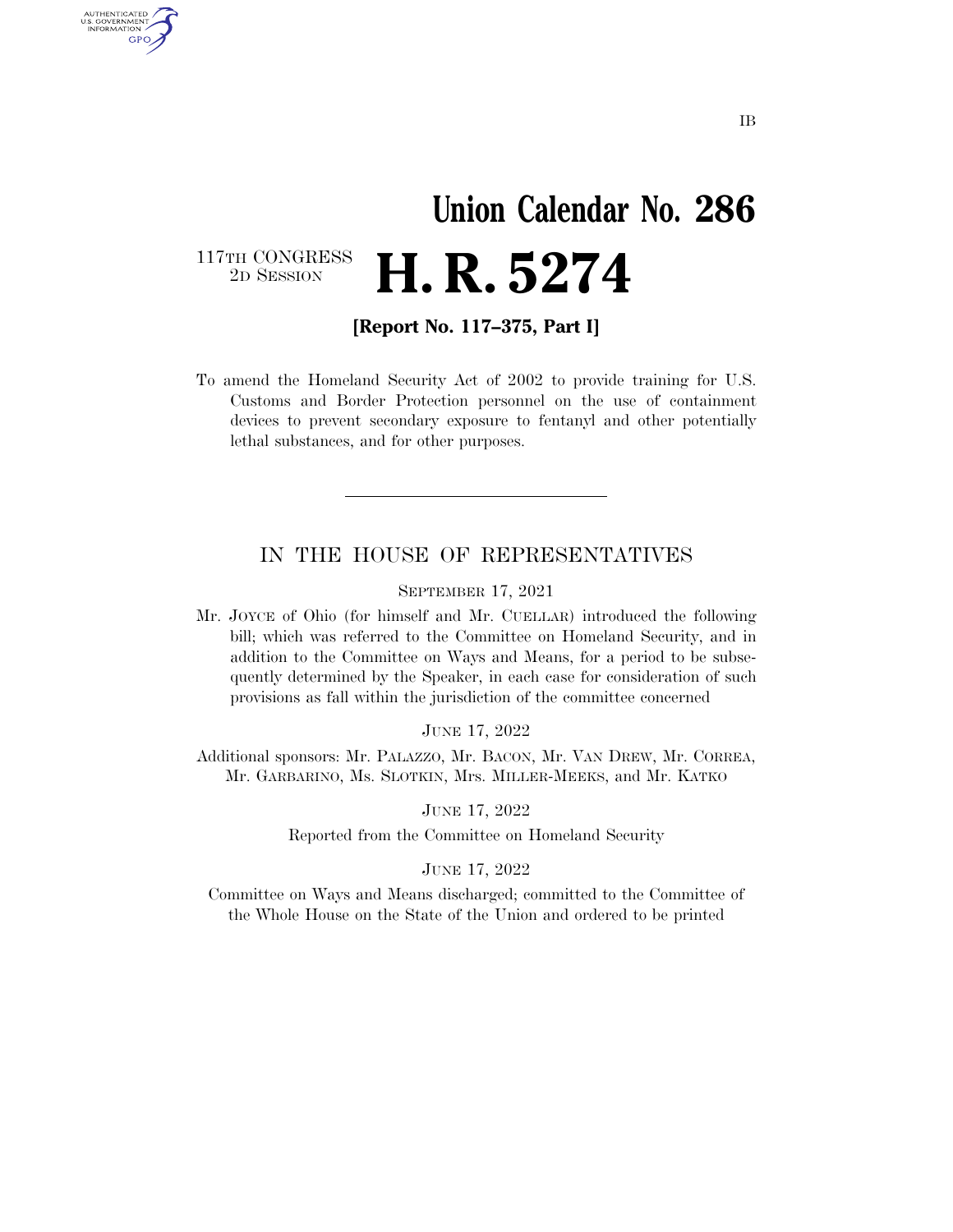## **A BILL**

To amend the Homeland Security Act of 2002 to provide training for U.S. Customs and Border Protection personnel on the use of containment devices to prevent secondary exposure to fentanyl and other potentially lethal substances, and for other purposes.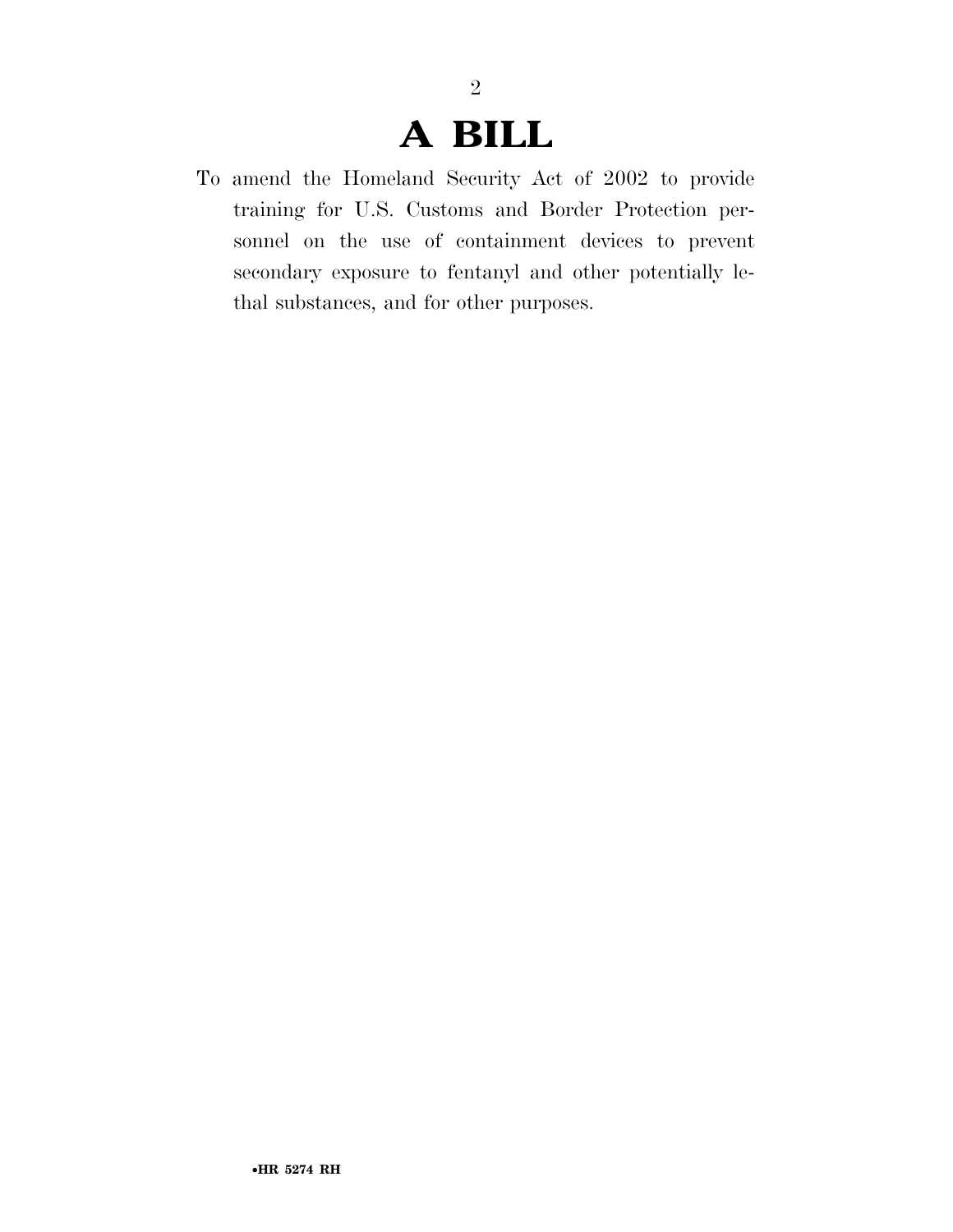*tives of the United States of America in Congress assembled,*  **SECTION 1. SHORT TITLE.**  This Act may be cited as the ''Prevent Exposure to Narcotics and Toxics Act of 2021'' or the ''PREVENT ACT of 2021''. **SEC. 2. PROVIDING TRAINING FOR U.S. CUSTOMS AND BOR- DER PROTECTION PERSONNEL ON THE USE OF CONTAINMENT DEVICES TO PREVENT SECONDARY EXPOSURE TO FENTANYL AND OTHER POTENTIALLY LETHAL SUBSTANCES.**  (a) TRAINING.—Paragraph (1) of section 416(b) of the Homeland Security Act of 2002 (6 U.S.C. 216(b)) is amended by adding at the end the following new subpara- graph:  $\frac{16}{10}$  How to use containment devices to prevent secondary exposure to fentanyl and other potentially lethal substances.''. (b) AVAILABILITY OF CONTAINMENT DEVICES.—Sec- tion 416(c) of the Homeland Security Act of 2002 (6 U.S.C. 216(c)) is amended— 22 (1) by striking "and" after "equipment" and inserting a comma; and (2) by inserting ''and containment devices''

25 after "naloxone,".

*Be it enacted by the Senate and House of Representa-*